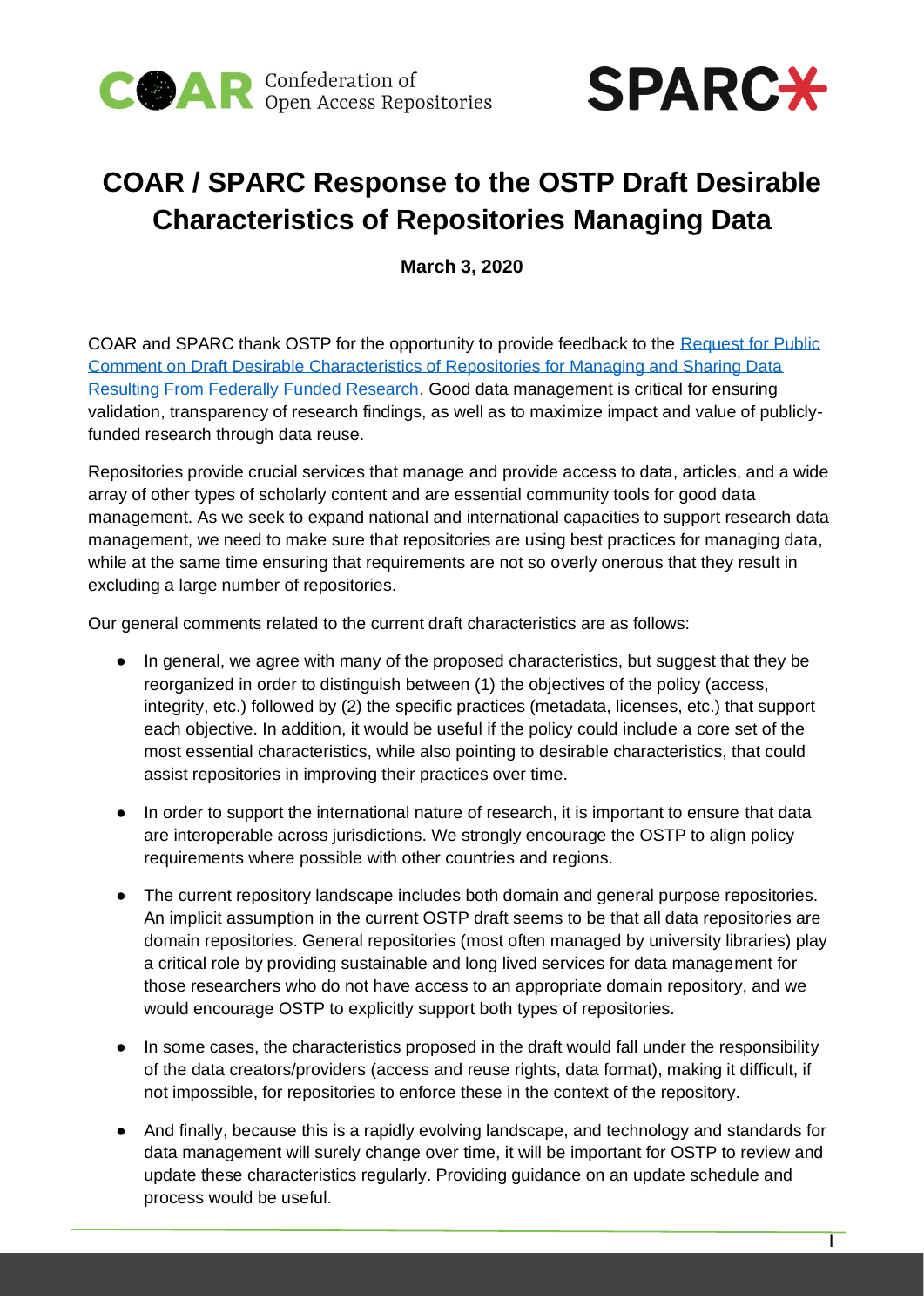With these comments in mind, we propose the following framework for the most essential characteristics of data repositories. Our proposal is based on input from the repository community in the US and elsewhere, and with consideration to the current recommended characteristics outlined in a number of other contexts: [Data Citation Roadmap for scholarly data repositories,](https://www.nature.com/articles/s41597-019-0031-8) [Core](https://www.coretrustseal.org/wp-content/uploads/2019/02/CoreTrustSeal-Draft_Requirements_2020-2022_v00_01.pdf)  [Trust Seal,](https://www.coretrustseal.org/wp-content/uploads/2019/02/CoreTrustSeal-Draft_Requirements_2020-2022_v00_01.pdf) [FAIR data principles,](https://www.go-fair.org/fair-principles/) [PLOS "Criteria that Matter"](https://blogs.plos.org/plos/2019/11/request-for-comments-on-data-repository-selection-criteria-that-matter/), [TRUST,](https://docs.google.com/document/d/1UCsdnz0wk9TeMj1Dqxi8wuZ2Lu_TNVkpJ2TX48yKsec/edit) and [COAR Next Generation](https://ngr.coar-repositories.org/)  [Repositories Technologies.](https://ngr.coar-repositories.org/)

We have not included "highly desirable" or "nice to have" criteria in this submission. However, COAR is in the process of developing an internationally-vetted assessment framework for repositories with several levels of compliance in the coming months and would be happy to share this with OSTP once it is developed.

Following the framework, we also provide specific comments related to the current draft characteristics published by OSTP.

### **About COAR and SPARC**

[COAR](http://www.coar-repositories.org/) is an international association with over 150 members and partners from around the world representing libraries, universities, research institutions, government funders and others. COAR brings together individual repositories and repository networks in order to build capacity, align policies and practices, and act as a global voice for the repository community.

[SPARC](https://sparcopen.org/) is a coalition of 240+ libraries in the U.S. and Canada that works to enable the open sharing of research outputs and educational materials in order to democratize access to knowledge, accelerate discovery, and increase the return on our investment in research and education.

#### **For more information, please contact:**

Kathleen Shearer, Executive Director, COAR: kathleen.shearer@coar-repositories.org Heather Joseph, Executive Director, SPARC: heather@sparcopen.org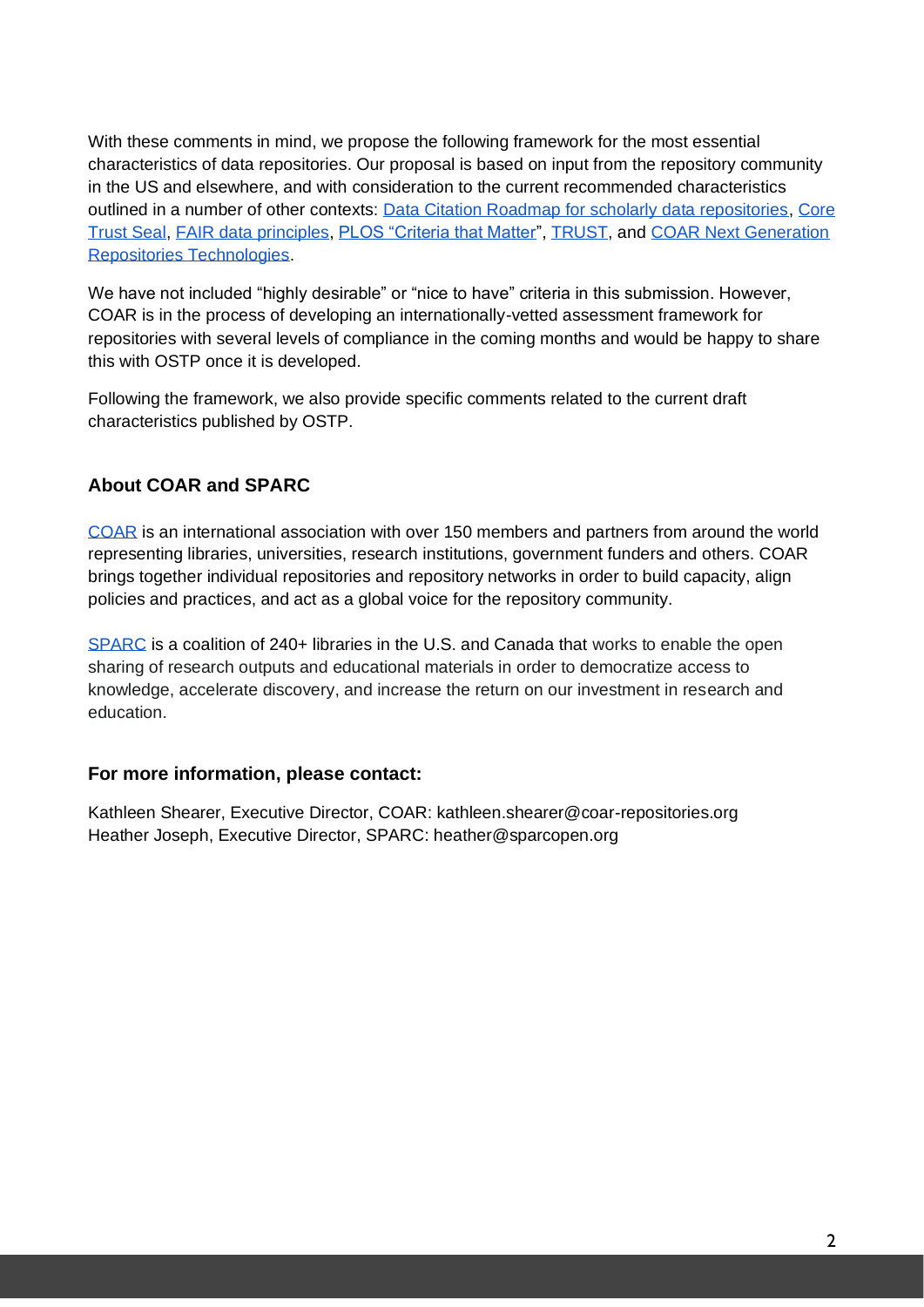#### **Essential Characteristics for Repositories Managing Research Data Framework**

| <b>Objective</b>                   | <b>Essential Characteristics</b>                                                                                                                                                                                                          |
|------------------------------------|-------------------------------------------------------------------------------------------------------------------------------------------------------------------------------------------------------------------------------------------|
| Discoverability of data            | High quality metadata (discipline-based or general metadata<br>schema, e.g. Datacite or Dublin Core metadata) with an OAI-PMH<br>feed                                                                                                     |
|                                    | Repository has well documented APIs                                                                                                                                                                                                       |
|                                    | Repository assigns a citable, persistent unique and universal<br>identifier (PUID) that points to the landing page of the dataset1<br>(even in cases where data is no longer available or data is not<br>available for security purposes) |
| Equitable, free and                | There is no cost to the user for accessing data once it is published                                                                                                                                                                      |
| ongoing access to<br>data          | Repository ensures ongoing access to data for a publicly stated<br>time frame                                                                                                                                                             |
|                                    | Repository has a contingency plan to ensure data are available<br>and maintained during and after unforeseen events                                                                                                                       |
| <b>Reuse of data</b>               | Repository supports the use of machine readable licenses (e.g.<br><b>Creative Commons Licenses)</b>                                                                                                                                       |
|                                    | Repository provides citable PUIDs2                                                                                                                                                                                                        |
| Data integrity and<br>authenticity | Repository provides information about data provider(s) including<br>contact information of the person(s) responsible for the data                                                                                                         |
|                                    | Repository provides a record of all changes to metadata and data<br>in the repository                                                                                                                                                     |
|                                    | Repository provides documentation of its practices that prevent<br>unauthorized access/manipulation of data                                                                                                                               |
| <b>Quality assurance</b>           | Repository undertakes basic curation of metadata and data3                                                                                                                                                                                |
|                                    | Repository provides documentation about what curation processes<br>are applied to the data and metadata                                                                                                                                   |

<sup>1</sup> Many existing repositories use Handles as persistent identifiers, so these should be admissible.

<sup>2</sup> A citable PUID would involve the persistent identifier expressed as an URL resolving to a landing page specific for that dataset, and that landing page must contain machine readable metadata describing the dataset. We recommend the use of [signposting](https://ngr.coar-repositories.org/technology/signposting/) protocol to support this.

3 As defined by the CORE Seal of Approval, basic level of curation involves brief checking and addition of basic metadata or documentation where needed.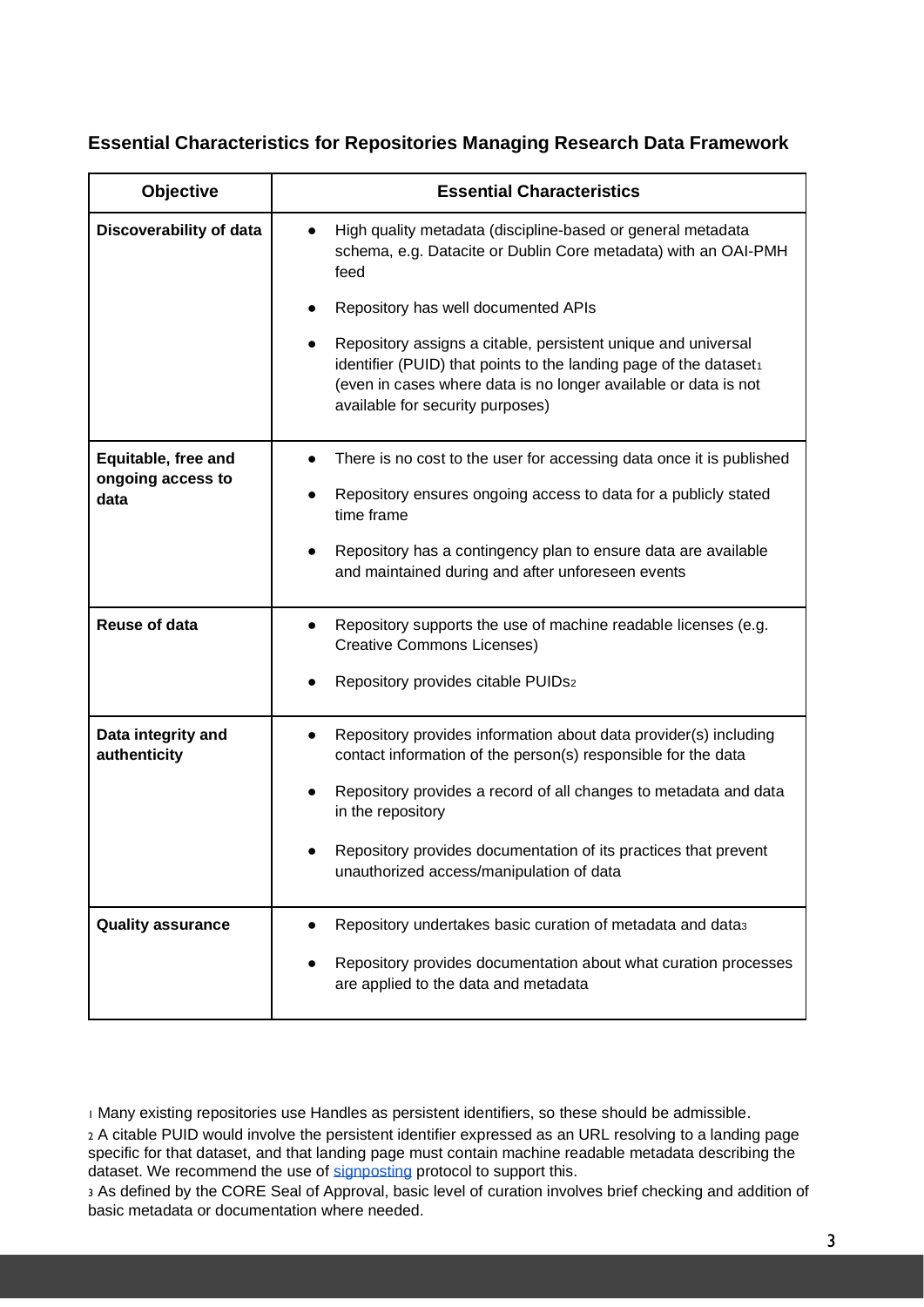| <b>Privacy of sensitive</b><br>data (e.g. human<br>subjects, etc.) | In cases where the repository is collecting sensitive research data,<br>$\bullet$<br>the repository provides tiered access based on the different levels<br>of security requirements of data<br>In cases where the repository is collecting sensitive research data,<br>$\bullet$<br>the repository has mechanisms that allow data owners to limit<br>access to authorized users only |
|--------------------------------------------------------------------|---------------------------------------------------------------------------------------------------------------------------------------------------------------------------------------------------------------------------------------------------------------------------------------------------------------------------------------------------------------------------------------|
| <b>Sustainability and</b><br>preservation                          | Repository (or organization that manages repository) has a long<br>term plan for managing and funding the data repository<br>Repository has a public data retention policy that defines the<br>$\bullet$<br>duration of time the data will be preserved and documentation<br>about preservation practices                                                                             |
| Other                                                              | Repository has a contact point or helpdesk to assist data<br>$\bullet$<br>depositors and data users<br>Repository provides documentation about the scope of data<br>accepted into the repository                                                                                                                                                                                      |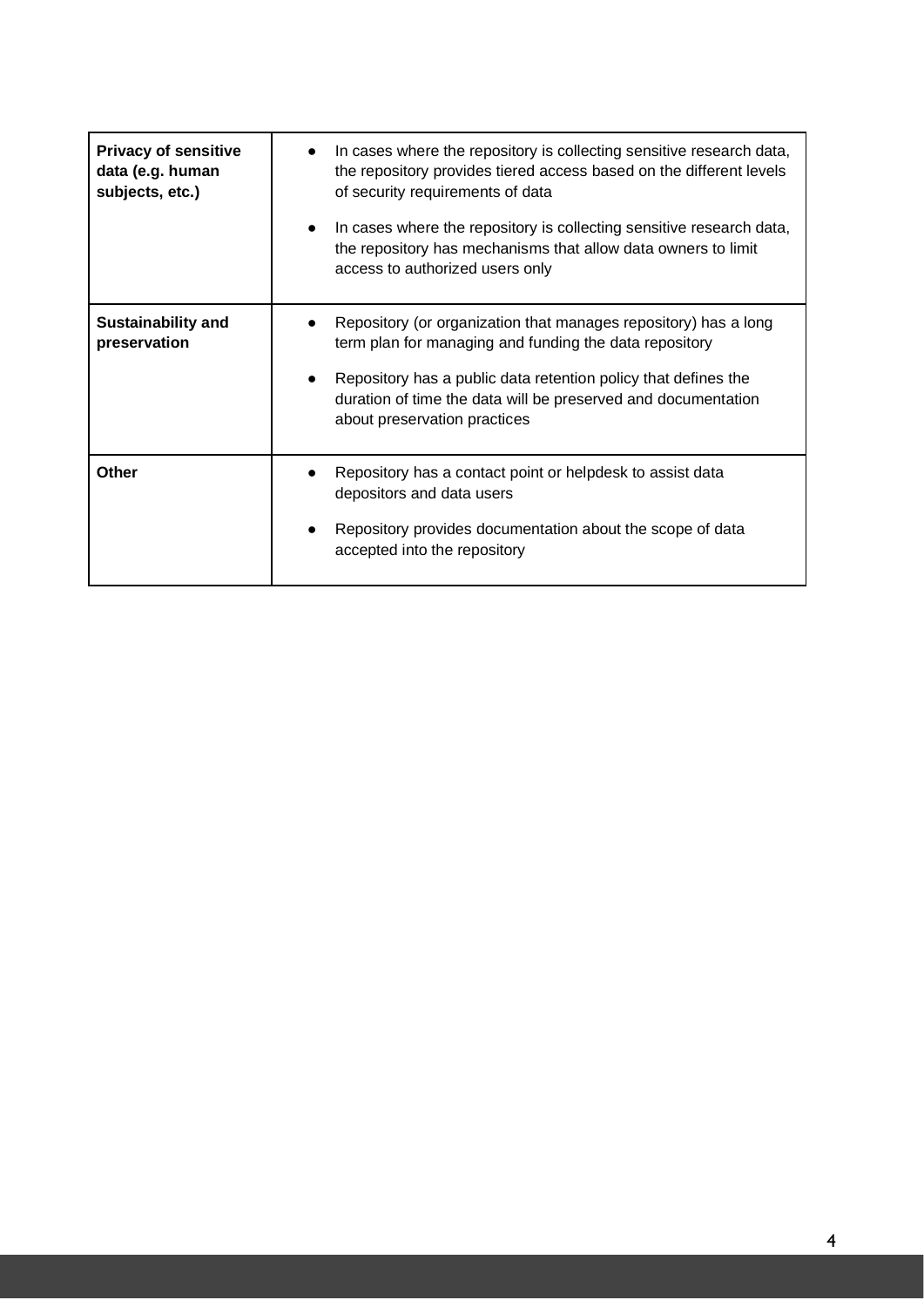## **I. Desirable Characteristics for All Data Repositories**

#### *Our specific responses/comments to each element are provided in the blue text below.*

**A.** *Persistent Unique Identifiers:* Assigns datasets a citable, persistent unique identifier (PUID), such as a digital object identifier (DOI) or accession number, to support data discovery, reporting (*e.g.,* of research progress), and research assessment (*e.g.,* identifying the outputs of Federally funded research). The PUID points to a persistent landing page that remains accessible even if the dataset is de-accessioned or no longer available.

*We agree with this requirement, which should be agnostic in terms of type of PUID used.*

**B.** *Long-term sustainability:* Has a long-term plan for managing data, including guaranteeing long-term integrity, authenticity, and availability of datasets; building on a stable technical infrastructure and funding plans; has contingency plans to ensure data are available and maintained during and after unforeseen events.

*This section is currently a mix of requirements, (preservation practices, sustainability of operations, emergency planning). We suggest these be disambiguated into two objectives: (1) sustainability and preservation, and (2) ongoing access.*

**C.** *Metadata:* Ensures datasets are accompanied by metadata sufficient to enable discovery, reuse, and citation of datasets, using a schema that is standard to the community the repository serves.

*We agree that quality and comprehensive metadata is required to support a number of objectives (discovery, citation, reuse, and preservation). Metadata requirements may be different for each of these objectives, and it would be valuable to outline the distinct requirements for each objective. In addition, while some domains already have well developed standards for metadata, others do not. Therefore, we suggest a reference to general purpose metadata standards is also acceptable (e.g. DataCite Metadata Schema or Dublin Core)*

**D.** *Curation & Quality Assurance:* Provides, or has a mechanism for others to provide, expert curation and quality assurance to improve the accuracy and integrity of datasets and metadata.

*We agree that a basic level of curation for both metadata and data should be a requirement, but more extensive curation to data will often need to be undertaken by the data creators and/or data curator(s). We suggest a requirement of basic curation at the repository, and a recommendation for the repository to support more extensive data curation by the creators and/or curators.*

**E.** *Access:* Provides broad, equitable, and maximally open access to datasets, as appropriate, consistent with legal and ethical limits required to maintain privacy and confidentiality.

*This is an objective; we suggest that you update this to include specific requirements related to this including open free access, continuous availability, and open APIs.*

**F.** *Free & Easy to Access and Reuse:* Makes datasets and their metadata accessible free of charge in a timely manner after submission and with broadest possible terms of reuse or documented as being in the public domain.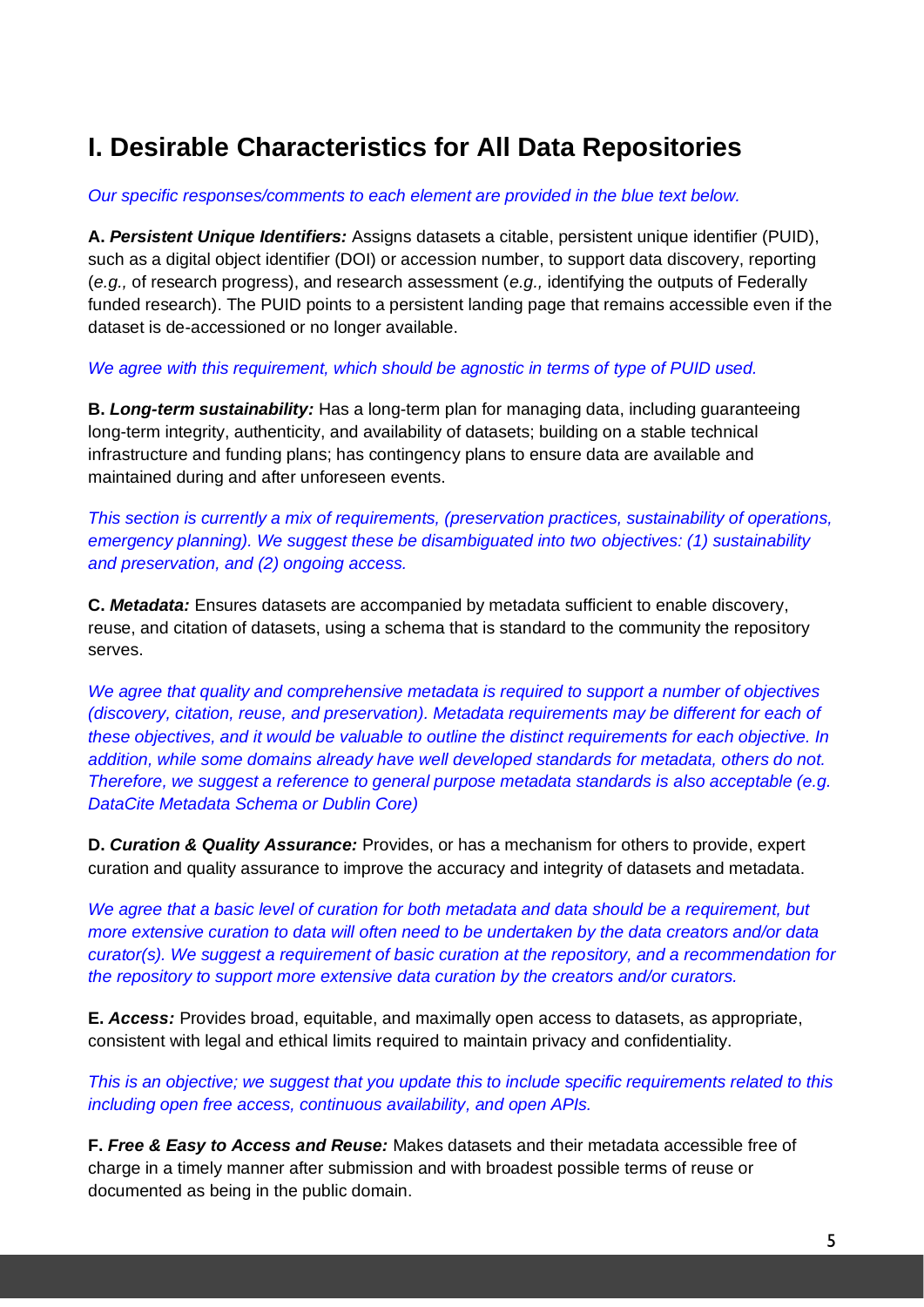*There may be cases when researchers wish to deposit and share their data within the research team, and some repositories can support this requirement. Therefore, we suggest this is reworded to, "There is no cost for the user to access the data once it is published."*

**G.** *Reuse:* Enables tracking of data reuse (*e.g.,* through assignment of adequate metadata and PUID).

*There are three main requirements needed to support reuse: citation metadata, permanent unique identifiers, and the use of machine readable, standardized licenses. We suggest that you include all of these as requirements to support data reuse.*

**H.** *Secure:* Provides documentation of meeting accepted criteria for security to prevent unauthorized access or release of data, such as the criteria described in the International Standards Organization's ISO 27001 (*<https://www.iso.org/isoiec-27001-information-security.html>*) or the National Institute of Standards and Technology's 800-53 controls (*[https://nvd.nist.gov/800-](https://nvd.nist.gov/800-53) [53](https://nvd.nist.gov/800-53)*).-

*This issue is really related to data integrity, as non-sensitive data will be freely accessible. We suggest that this is reworded as follows, "Repository provides documentation of its practices that prevent unauthorized access/manipulation of data". In addition, there are several other requirements needed for data integrity: documentation of provenance, and versioning/changes to data. We suggest you also list these elements.* 

**I.** *Privacy:* Provides documentation that administrative, technical, and physical safeguards are employed in compliance with applicable privacy, risk management, and continuous monitoring requirements.

*There are repositories that collect exclusively data that will be made openly available. This requirement should be clarified, "In cases where the repository is collecting sensitive data, it will provide documentation related to the safeguards in place to protect data from access breaches."*

**J.** *Common Format:* Allows datasets and metadata to be downloaded, accessed, or exported from the repository in a standards-compliant, and preferably non-proprietary, format.

*Although repositories can recommend formats, it is the data creators that determine the format of the data they collect. We suggest that this is a responsibility of the researchers and data creators and that this should be a requirement included in a data management plan.*

**K.** *Provenance:* Maintains a detailed logfile of changes to datasets and metadata, including date and user, beginning with creation/upload of the dataset, to ensure data integrity.

*Provenance of data is important for data integrity and assurance, and we agree that this is an important requirement. However, we suggest the terminology be changed from "logfile" to "record" of changes.* 

## **II. Additional Considerations for Repositories Storing Human Data (Even if De-Identified)**